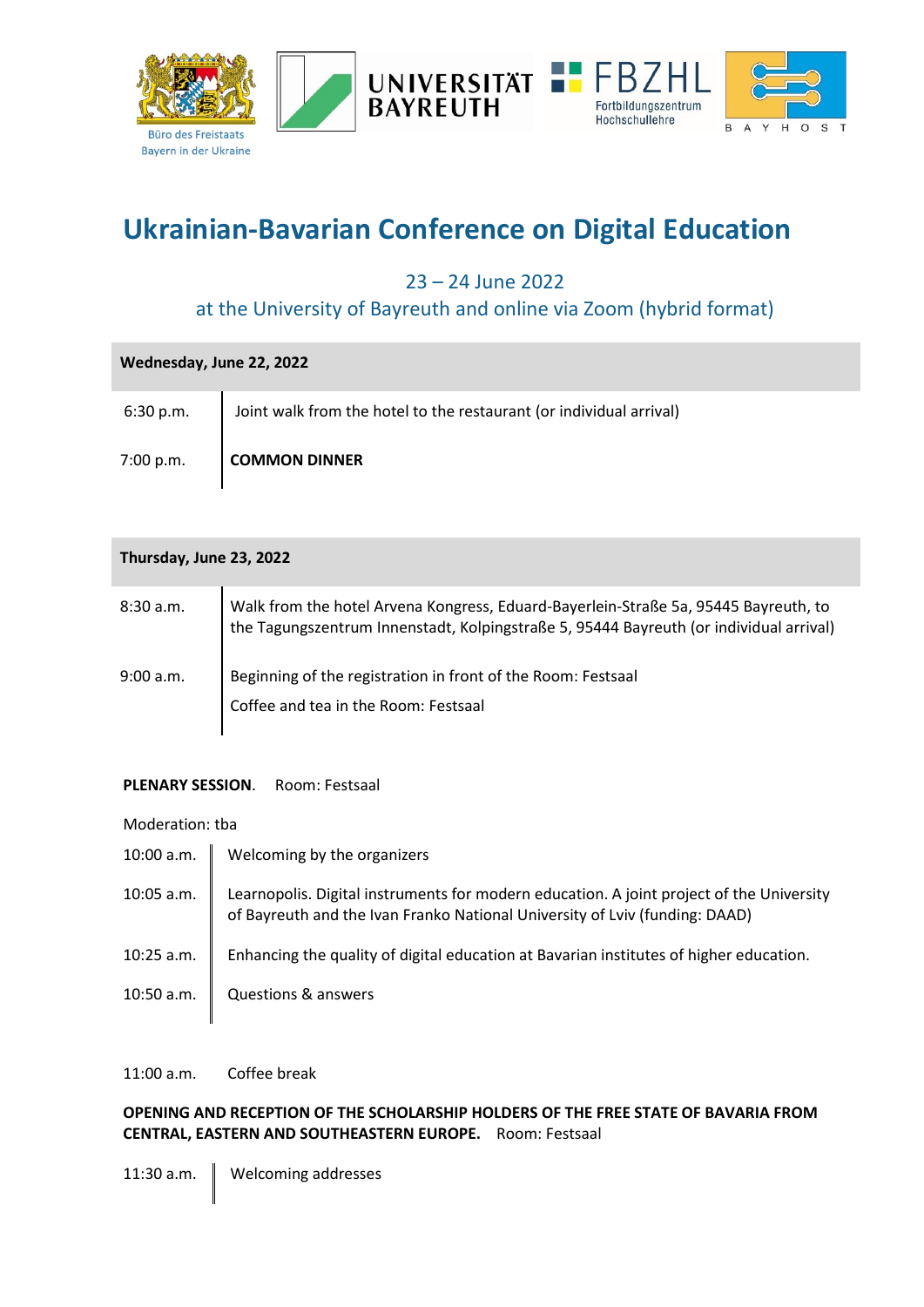| 12:00 a.m.   Presentations of the scholarship holders on their experience with digital education |  |  |
|--------------------------------------------------------------------------------------------------|--|--|
|--------------------------------------------------------------------------------------------------|--|--|

- 1:00 p.m. Comment and discussion
- 1:30 p.m. Lunch break

### 2:30 p.m. **PLENARY SESSION.** Room: Festsaal

Moderation: to be announced

DIGIBRIDGE. A joint project of the Aschaffenburg University of Applied Sciences, the Lviv Polytechnic National University and the Kyiv National Economic University (funding: DAAD)

Good practice example by National Technical University Kharkov Polytechnic Institute and University of Applied Sciences Würzburg-Schweinfurt (funding: International Virtual Academic Collaboration (IVAC) by DAAD)

Further contributions from Ukraine and Bavaria

4:15 p.m. Questions & answers

- 4:30 p.m. Closing remarks
- 4:45 p.m. Cultural program: Guided city tour
- 6:00 p.m. Breather
- 7:00 p.m. Walk from the hotel to the restaurant (or individual arrival)
- 7:30 p.m. **COMMON DINNER**

#### **Friday, June 24, 2022**

University of Bayreuth, Universitätsstraße 30, 95447 Bayreuth (individual arrival)

# **INTERACTIVE COUNSELING SESSIONS IN SMALL WORKING GROUPS**

The topics of the counseling sessions will be based on the participants' suggestions made in the application form. We look forward to your ideas!

Each group will consist of a client, a moderator and several advisors. The client formulates a challenge he or she wants to face with the help of the advisors. The advisors share their experience and support the client to find an appropriate solution.

As a participant, you will be able to join several groups (world café method) and change the roles (client, advisor, moderator). With this format, we would like to facilitate an exchange of experience among colleagues.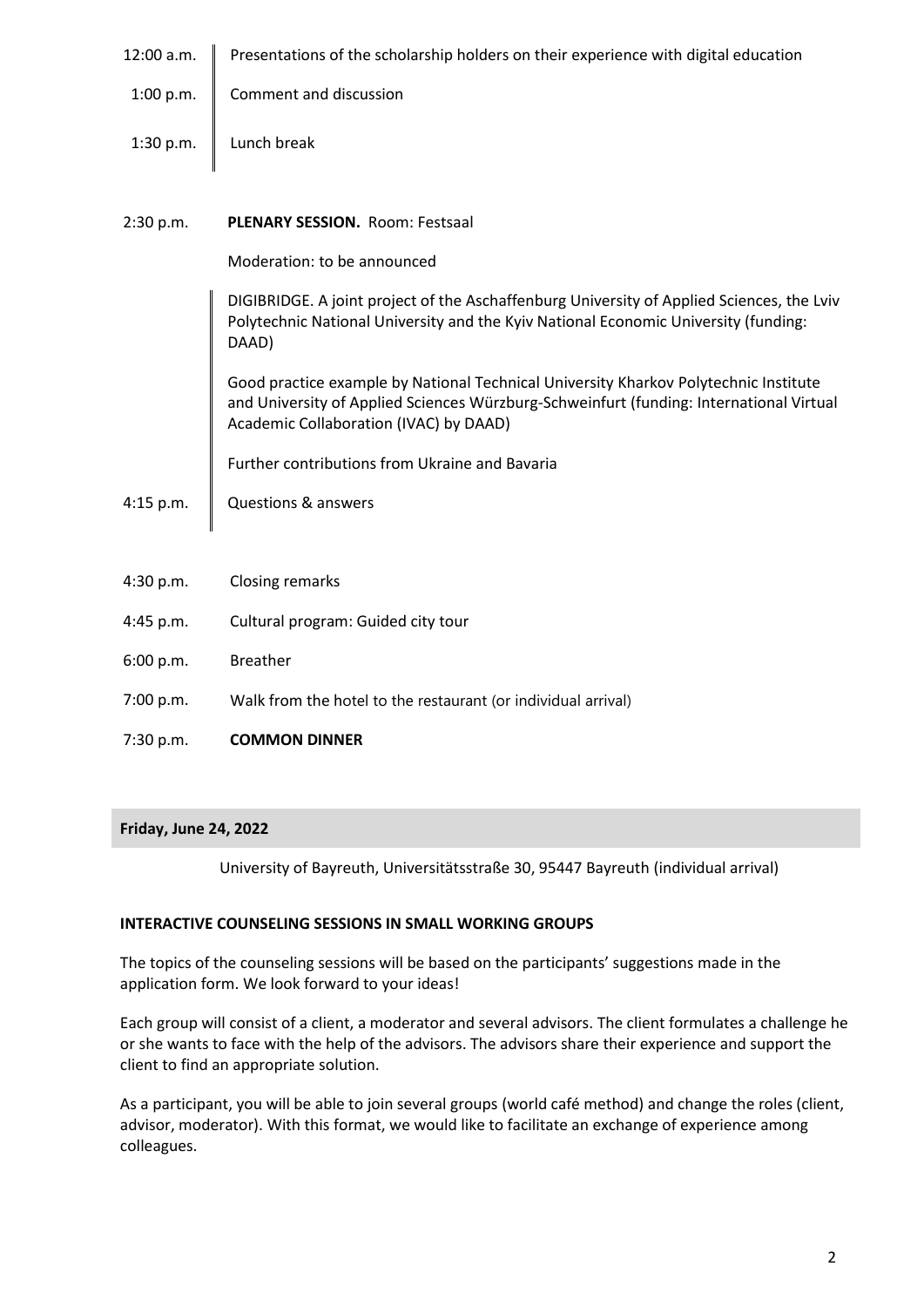| $9:30$ a.m. $-$                  | Group 1:                             | Group 2:              |
|----------------------------------|--------------------------------------|-----------------------|
| 11:00 a.m.                       | Room: to be announced                | Room: to be announced |
| $11:00$ a.m. $-$<br>$11:30$ a.m. | Coffee break                         |                       |
| $11:30$ a.m. $-$                 | Group 3:                             | Group 4:              |
| 1:00 p.m.                        | Room: to be announced                | Room: to be announced |
| 1:00 p.m. $-$<br>2:30 p.m.       | Lunch break<br>Room: to be announced |                       |
| $2:30 p.m. -$                    | Group 5:                             | Group 6:              |
| 4:00 p.m.                        | Room: to be announced                | Room: to be announced |
| 4:00 p.m. $-$<br>4:30 p.m.       | Coffee break                         |                       |
| 4:30 p.m. $-$                    | Group 7:                             | Group 8:              |
| 6:00 p.m.                        | Room: to be announced                | Room: to be announced |

#### **CONFERENCE LANGUAGE**

The conference language is English.

#### **COSTS**

The participation is free of charge. Free accommodation and grants for travel costs can be provided for a certain number of participants (to be indicated in the application form).

#### **DIRECTIONS**

Direction to the Tagungszentrum Innenstadt, Kolpingstraße 5, 95444 Bayreuth [via Google](https://www.google.com/maps/dir/ARVENA+KONGRESS+Hotel+in+der+Wagnerstadt,+Eduard-Bayerlein-Stra%C3%9Fe+5a,+95445+Bayreuth/Tagungszentrum+Bayreuth,+Kolpingstra%C3%9Fe+5,+95444+Bayreuth/@49.9501407,11.5722452,17z/data=!3m1!4b1!4m13!4m12!1m5!1m1!1s0x47a1a2c73d489265:0x2f8f82ac60b92afb!2m2!1d11.5697222!2d49.9491667!1m5!1m1!1s0x47a1a2c4d83bb835:0xed6ab778fa554ff9!2m2!1d11.5787631!2d49.9474113)

Direction to the University of Bayreuth: [https://www.uni](https://www.uni-bayreuth.de/en/university/contact_maps/campus-map/index.html)[bayreuth.de/en/university/contact\\_maps/campus-map/index.html](https://www.uni-bayreuth.de/en/university/contact_maps/campus-map/index.html)

Direction to the Arvena Kongress • Hotel in der Wagnerstadt: https://www.arvena-kongress.de/

To be announced.

#### **Wi-Fi access for guests**



**Free WLAN Hotspots of the Free State of Bavaria**

The University of Bayreuth provides its WLAN access points for broadcasting @BayernWLAN. This allows guests to surf the Internet for free and without limitation.